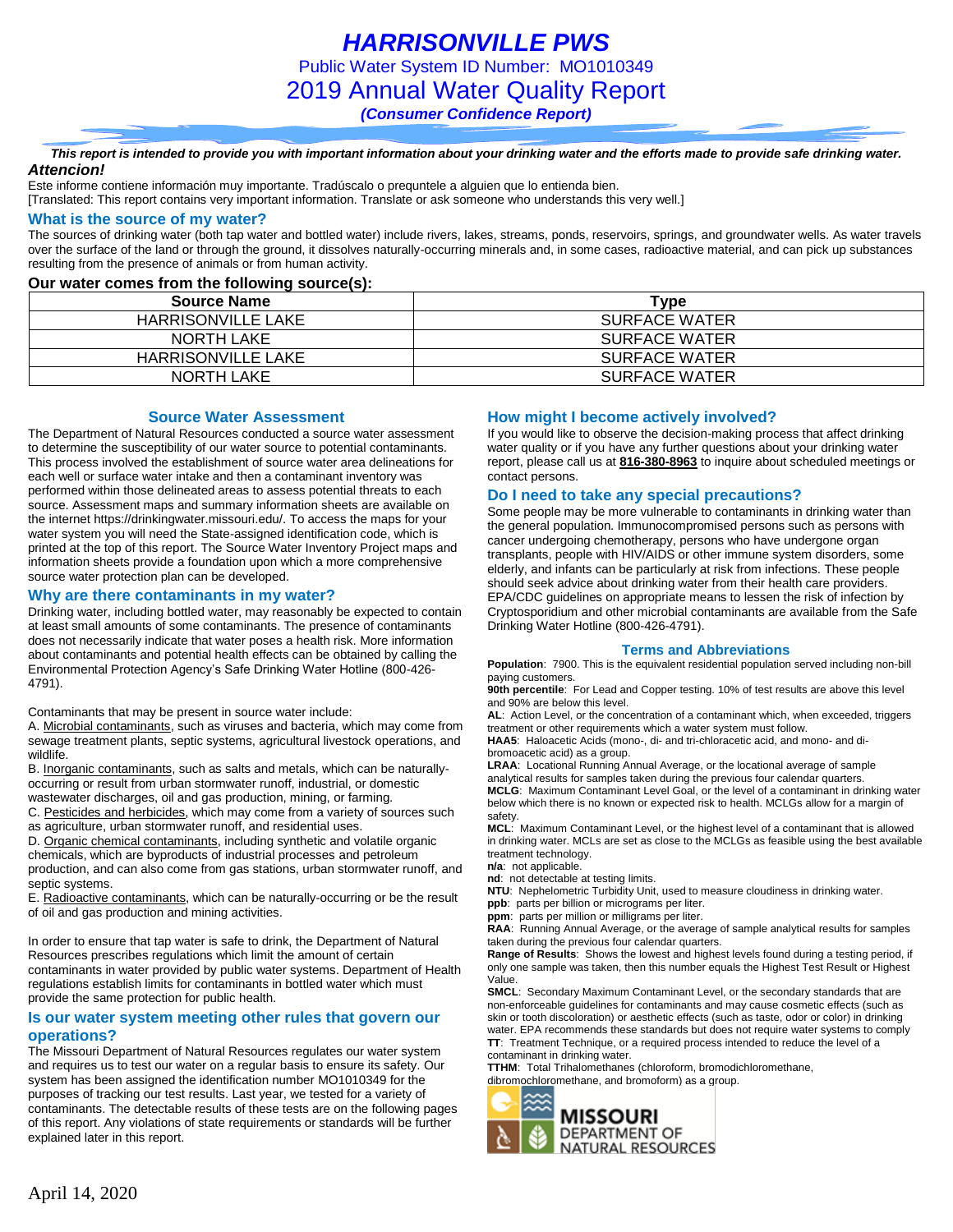## *HARRISONVILLE PWS*

Public Water System ID Number: MO1010349

2019 Annual Water Quality Report

*(Consumer Confidence Report)*

# *Contaminants Report*

HARRISONVILLE PWS will provide a printed hard copy of the CCR upon request. To request a copy of this report to be mailed, please call us at **816-380-8963***.* The CCR can also be found on the internet at www.dnr.mo.gov/ccr/MO1010349.pdf.

*The state has reduced monitoring requirements for certain contaminants to less often than once per year because the concentrations of these contaminants are not expected to vary significantly from year to year. Records with a sample year more than one year old are still considered representative. No data older than 5 years need be included. If more than one sample is collected during the monitoring period, the Range of Sampled Results will show the lowest and highest tested results. The Highest Test Result, Highest LRAA, or Highest Value must be below the maximum contaminant level (MCL) or the contaminant has exceeded the level of health based standards and a violation is issued to the water system.* 

## *Regulated Contaminants*

| <b>Regulated</b><br><b>Contaminants</b> | <b>Collection</b><br><b>Date</b> | <b>Highest</b><br>Test<br><b>Result</b> | <b>Range of</b><br><b>Sampled</b><br><b>Result(s)</b><br>$(low - high)$ | <b>Unit</b> | <b>MCL</b>   | <b>MCLG</b> | <b>Typical Source</b>                                                                          |
|-----------------------------------------|----------------------------------|-----------------------------------------|-------------------------------------------------------------------------|-------------|--------------|-------------|------------------------------------------------------------------------------------------------|
| <b>ATRAZINE</b>                         | 5/13/2019                        | 2.41                                    | $0 - 2.41$                                                              | ppb         | د            |             | Runoff from herbicide used on row crops                                                        |
| <b>BARIUM</b>                           | 2/19/2019                        | 0.0735                                  | 0.0735                                                                  | ppm         |              |             | Discharge of drilling wastes; Discharge from metal refineries;<br>Erosion of natural deposits  |
| <b>FLUORIDE</b>                         | 2/19/2019                        | 0.53                                    | 0.53                                                                    | ppm         | $\mathbf{A}$ | 4           | Natural deposits; Water additive which promotes strong teeth                                   |
| NITRATE-<br><b>NITRITE</b>              | 2/19/2019                        | 0.8                                     | 0.8                                                                     | ppm         | 10           | 10          | Runoff from fertilizer use; Leaching from septic tanks, sewage;<br>Erosion of natural deposits |
| <b>PICLORAM</b>                         | 5/13/2019                        | 19.6                                    | 19.6                                                                    | ppb         | 500          | 500         | Herbicide runoff                                                                               |

| <b>Disinfection</b><br><b>Byproducts</b> | <b>Sample Point</b> | <b>Monitoring</b><br><b>Period</b> | <b>Highest</b><br><b>LRAA</b> | <b>Range of Sampled</b><br><b>Result(s)</b><br>$(low - high)$ | Unit | <b>MCL</b> | <b>MCLG</b> | <b>Typical Source</b>                    |
|------------------------------------------|---------------------|------------------------------------|-------------------------------|---------------------------------------------------------------|------|------------|-------------|------------------------------------------|
| (HAA5)                                   | DBPDUAL-01          | 2019                               | 35                            | $35.1 - 35.1$                                                 | ppb  | 60         |             | Byproduct of drinking water disinfection |
| (HAA5)                                   | DBPDUAL-02          | 2019                               | 32                            | $31.8 - 31.8$                                                 | ppb  | 60         |             | Byproduct of drinking water disinfection |
| TTHM                                     | DBPDUAL-01          | 2019                               | 32                            | $32.1 - 32.1$                                                 | ppb  | -80        |             | Byproduct of drinking water disinfection |
| TTHM                                     | DBPDUAL-02          | 2019                               | 36                            | $36 - 36$                                                     | ppb  | 80         |             | Byproduct of drinking water disinfection |

| тос                     | <b>Collection</b><br>Date | <b>Highest</b><br><b>Value</b> | <b>Range of Sampled</b><br>Results | <b>Unit</b> | <b>Typical Source</b>                |
|-------------------------|---------------------------|--------------------------------|------------------------------------|-------------|--------------------------------------|
| <b>TOTAL</b><br>CARBON. | 1/2019<br>5/1             | 3.04                           | $2.58 -$<br>3.04                   | MG/L        | Naturally present in the environment |

| Lead and<br><b>Copper</b> | <b>Date</b> | 90th Percentile: 90%<br>of your water utility<br>levels were less than | <b>Range of Sampled</b><br><b>Results</b><br>$(low - high)$ | Unit | <b>AL</b> | <b>Sites</b><br><b>Over AL</b> | <b>Typical Source</b>                   |
|---------------------------|-------------|------------------------------------------------------------------------|-------------------------------------------------------------|------|-----------|--------------------------------|-----------------------------------------|
| <b>COPPER</b>             | 2017 - 2019 | 0.0754                                                                 | $0.00976 - 0.0855$                                          | ppm  | .3        |                                | Corrosion of household plumbing systems |
| ∟EAD                      | 2017 - 2019 | 2.4                                                                    | 0 - 6.45                                                    | ppb  | 15        |                                | Corrosion of household plumbing systems |

| % of samples in<br>compliance with<br><b>Standard</b> | <b>Months</b><br>Occurred | <b>Monitoring</b><br><b>Violation</b> | <b>Highest Single</b><br><b>Measurement</b> | <b>Month</b><br><b>Occurred</b> | Sources            | In<br><b>Compliance</b> |
|-------------------------------------------------------|---------------------------|---------------------------------------|---------------------------------------------|---------------------------------|--------------------|-------------------------|
| 100                                                   |                           | N <sub>O</sub>                        | 0.297                                       | <b>NOV</b>                      | <b>SOIL RUNOFF</b> | <b>YES</b>              |

### *Violations and Health Effects Information*

During the 2019 calendar year, we had the below noted violation(s) of drinking water regulations **Compliance Period Compliance Period Compliance Period Compliance Period Compliance Period Compliance Compliance Period Compliance Period Compliance Period Compliance Period Compliance Period Compliance Period Compliance P** 7/1/2019 - 8/22/2019 CONSUMER CONFIDENCE RULE CCR ADEQUACY/AVAILABILITY/CONTENT

# **Special Lead and Copper Notice:**

If present, elevated levels of lead can cause serious health problems, especially for pregnant women and young children. Lead in drinking water is primarily from materials and components associated with service lines and home plumbing. HARRISONVILLE PWS is responsible for providing high quality drinking water, but cannot control the variety of materials used in plumbing components. When your water has been sitting for several hours, you can minimize the potential for lead exposure by flushing your tap for 30 seconds to 2 minutes before using water for drinking or cooking. If you are concerned about lead in your water, you may wish to have your water tested. Information on lead in drinking water, testing methods, and steps you can take to minimize exposure is available from the Safe Drinking Water Hotline (800-426-4791) or at [http://water.epa.gov/drink/info/lead/index.cfm.](http://water.epa.gov/drink/info/lead/index.cfm)

You can also find sample results for all contaminants from both past and present compliance monitoring online at the Missouri DNR Drinking Water Watch website [http://dnr.mo.gov/DWW/indexSearchDNR.jsp.](http://dnr.mo.gov/DWW/indexSearchDNR.jsp) To find Lead and Copper results for your system, type your water system name in the box titled Water System Name and select *Find Water Systems* at the bottom of the page. The new screen will show you the water system name and number, select and click the Water System Number. At the top of the next page, under the *Help* column find, *Other Chemical Results by Analyte*, select and click on it. Scroll down alphabetically to Lead and click the blue Analyte Code (1030). The Lead and Copper locations will be displayed under the heading *Sample Comments*. Scroll to find your location and click on the Sample No. for the results. If your house was selected by the water system and you assisted in taking a Lead and Copper sample from your home but cannot find your location in the list, please contact HARRISONVILLE PWS for your results.